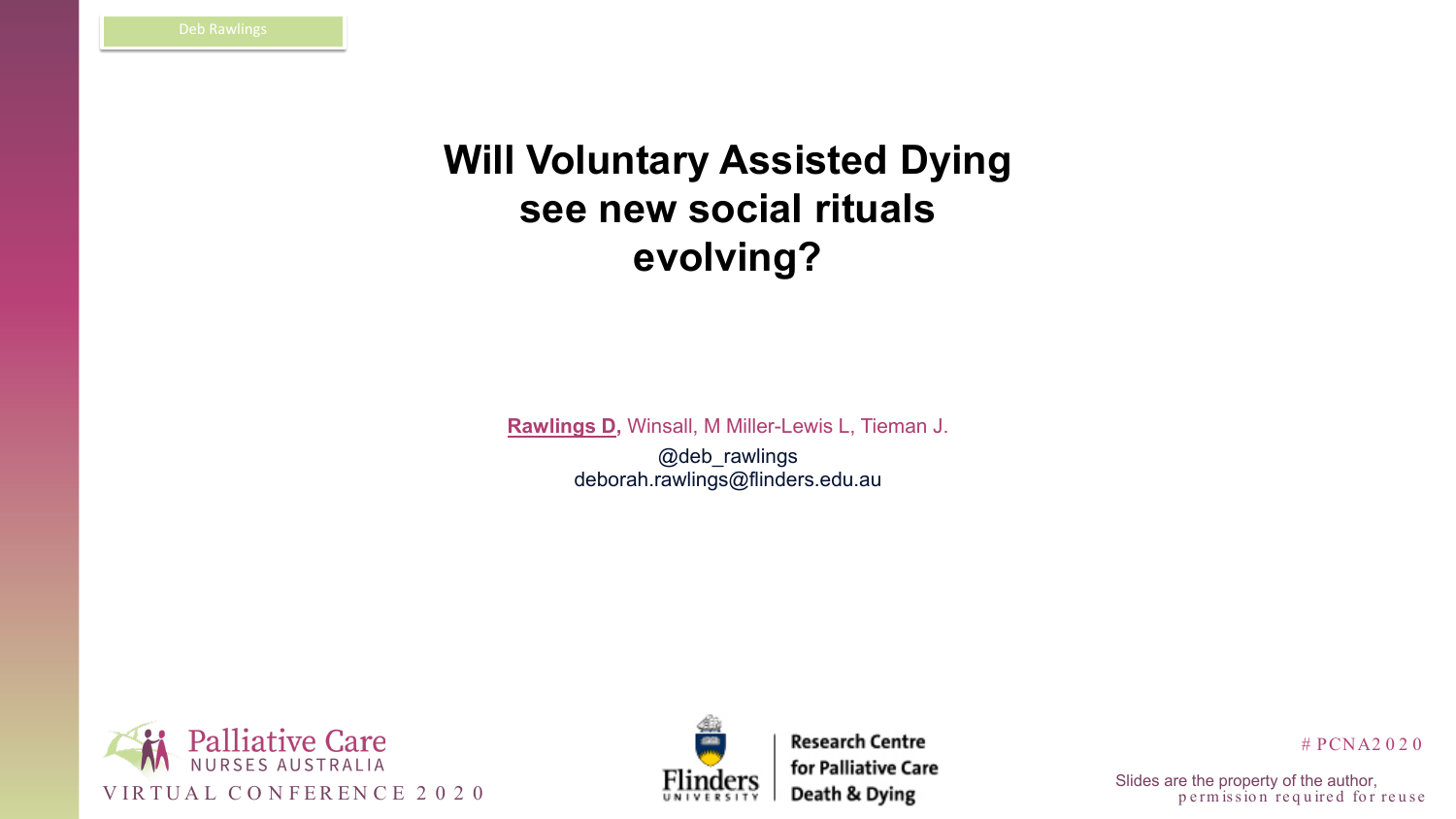





# PCNA2 0 2 0

p e rm is sion required for reuse

## Background

- CareSearch Dying2Learn Massive Open Online Course (MOOC) held in 2016, 2017, 2018, 2020 [1]
- Week 3 of the 2018 Dying2Learn MOOC
- Qualitative data in the form of participant responses to an open-ended activity were collected.

• The activity invited participants to reflect on what would change for families and friends if **people choose to die** rather than dying 'naturally' and what, if any, rituals surrounding this act could emerge.

*Ethical approval related to the Dying2Learn MOOC was granted by Flinders University Research Ethics Committee (Project 7247).*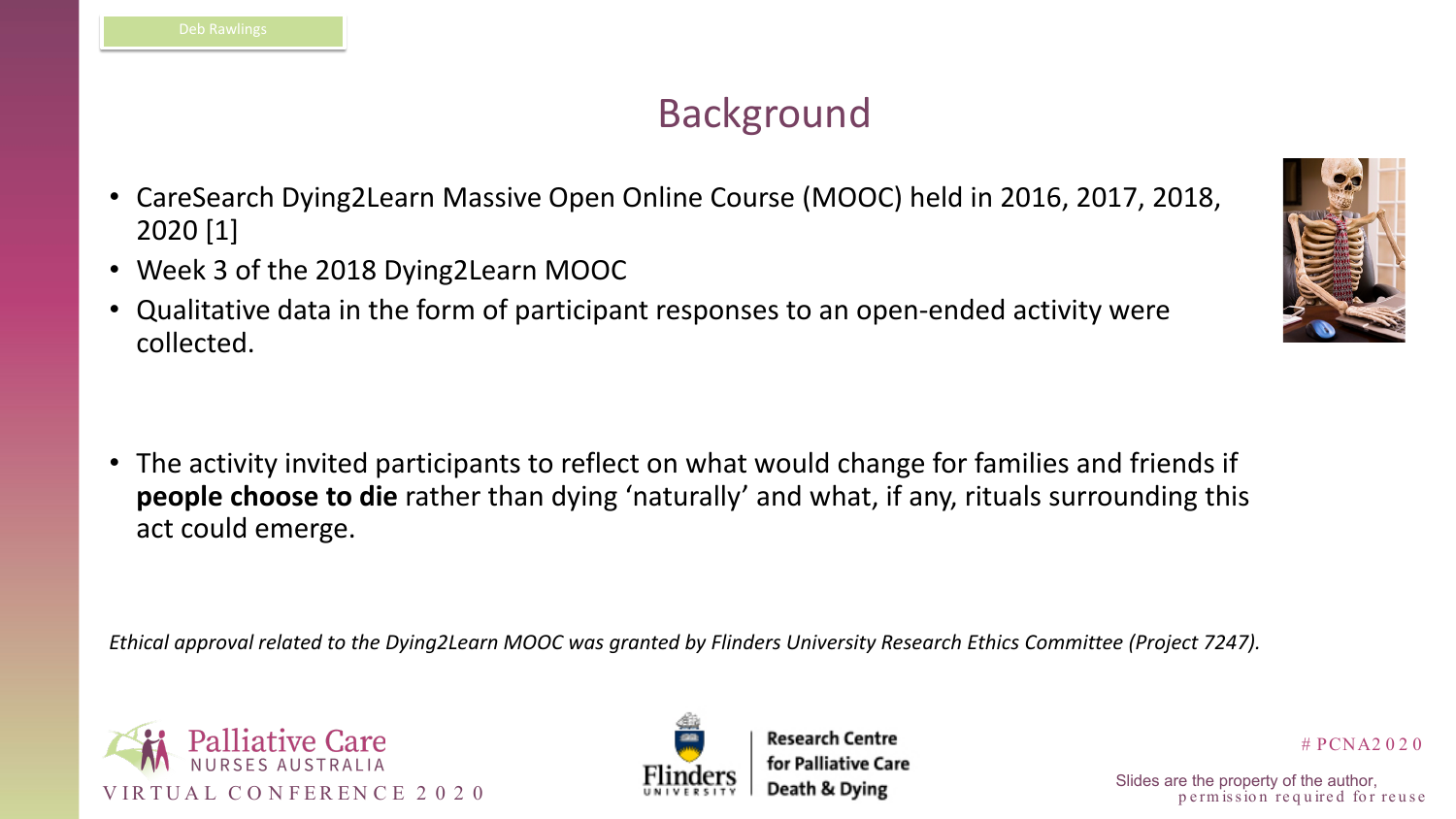





# PCNA2 0 2 0

p e rm is sion required for reuse

## MOOC participants

- 
- Most of the MOOC participants were female (92.5%), with a mean age of 51 years. • Most participants resided in Australia (90.4%), although a small proportion resided in other countries including New Zealand (3.9%) and Canada (1.8%).
- Most participants reported to have completed some form of university study (67.3%) or trade school (18.1%).
- Most participants identified as a health professional (77.2%)
- When asked about their experience in caring for someone with a terminal illness, most participants reported that they were either currently or had done so in their personal lives (64.0%) and/or as a health professional (68.5%).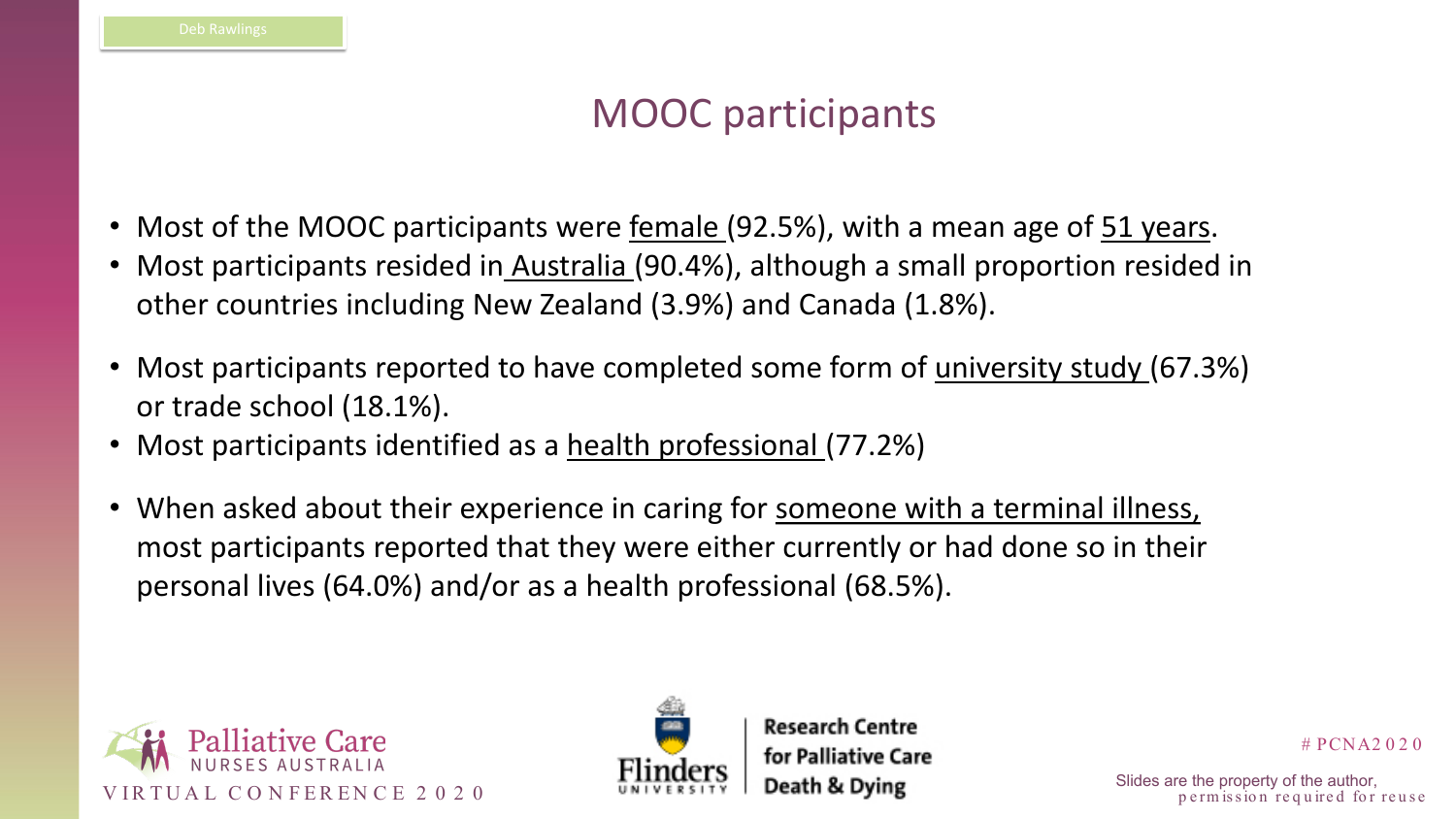



# PCNA2 0 2 0

p e rm is sion required for reuse

## Data analysis

- The data were de-identified, and imported into the NVivo 12 software package, with each statement classed as an 'open-ended' response.
- In order to add rigor to and improve the reliability of the analytical approach [2] crossverification coding was completed with coding of a randomly generated set of 51 participant statements (10% of total statements) against researcher previously defined coding schema.
- The emerging themes and subthemes were classified in to two broad overarching categories, relating back to the MOOC questions posed to participants,
- 1. Views held in relation to VAD/MAID
- **2. The rituals and funerals envisaged pre and post death (the focus of this paper)**

n=508 participant statements responding to the activity were extracted from the MOOC learning platform.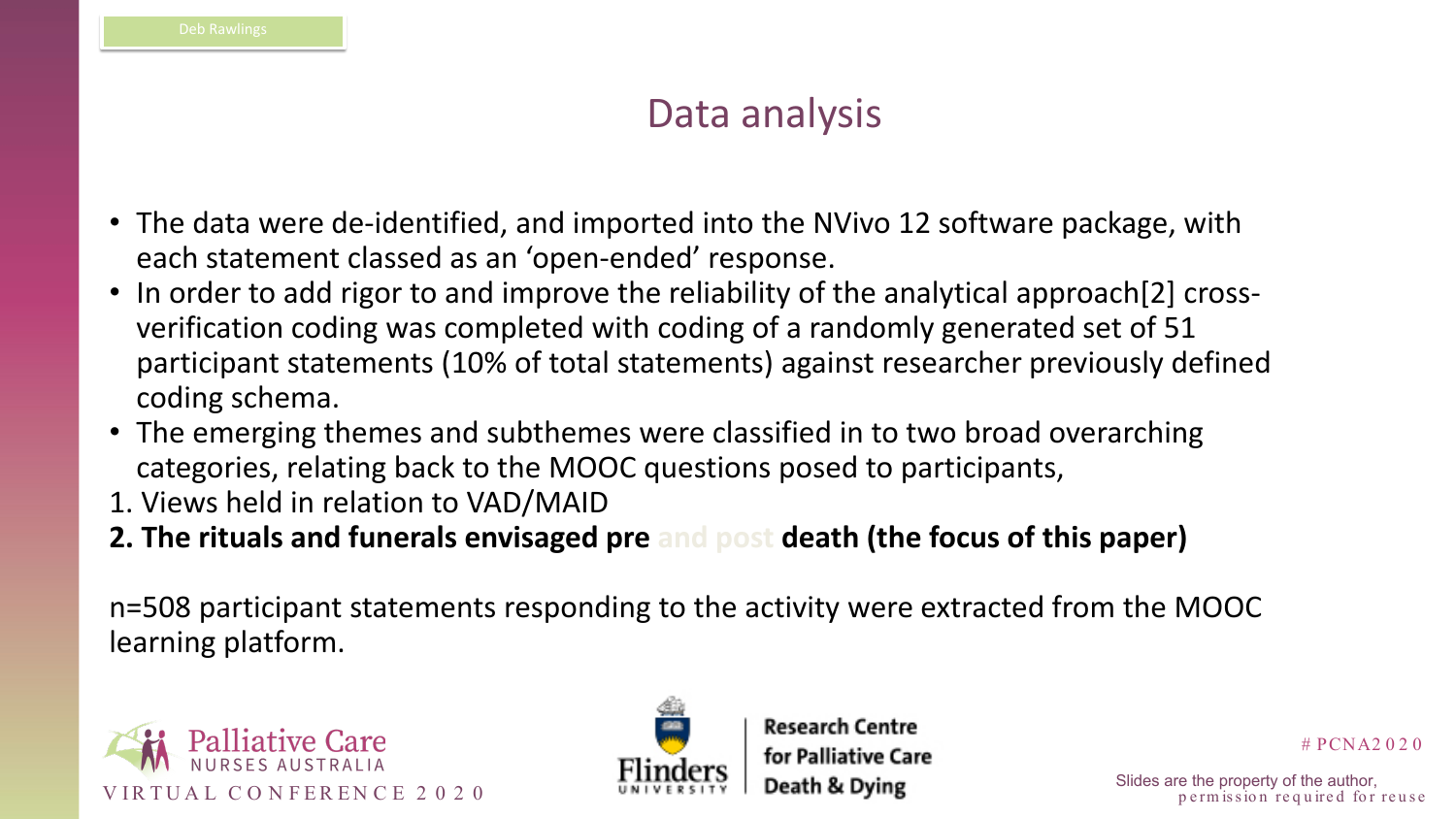



# PCNA2 0 2 0

p e rm is sion required for reuse

# Conflicting thoughts of MOOC participants about VAD itself

- *"There is something about the 'mystery' of the timing of death that sits with me. That it is unknown can be a challenge to families but it can also shape a space of healing,*  reflection and love around the dying person. Taking control of the timing of death does not *sit well with me...."*
- *"What if the process of the body gradually letting go (or abruptly, as the case may be), has some particular benefit for our soul that we can't predict? Would choosing the date of our death interfere with that? Of course, I have no idea ... "*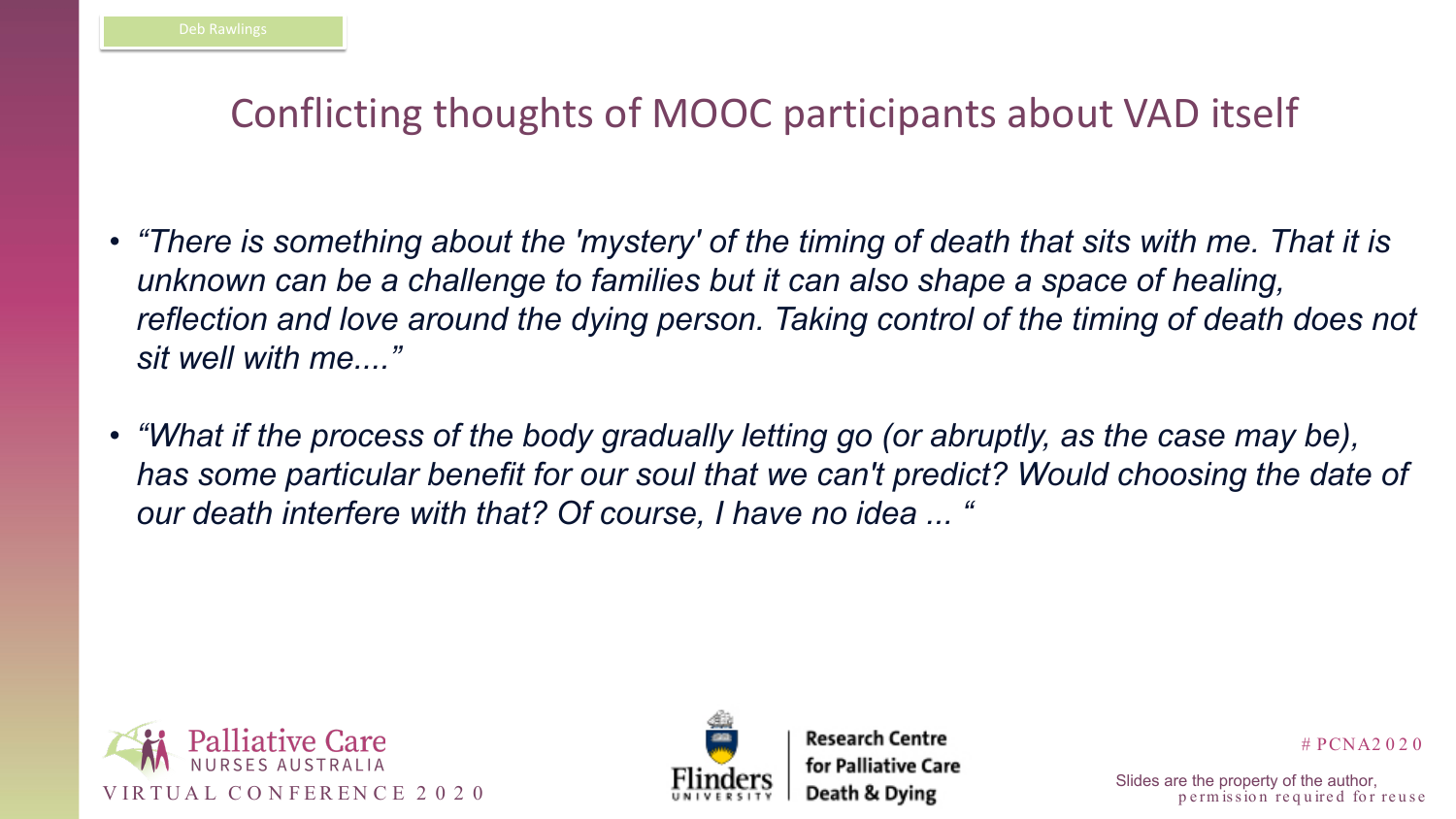



**Research Centre** 

# PCNA2 0 2 0

p e rm is sion required for reuse

## Dying naturally

*"I suppose I have to think about what is dying naturally. These words seem to conjure up the image of lying peacefully in my own bed and dying comfortably at a ripe old age, with family and friends gathered around. They would be waiting for the last pearls of wisdom to pass from my lips on my fading breath, can't really see it happening."*

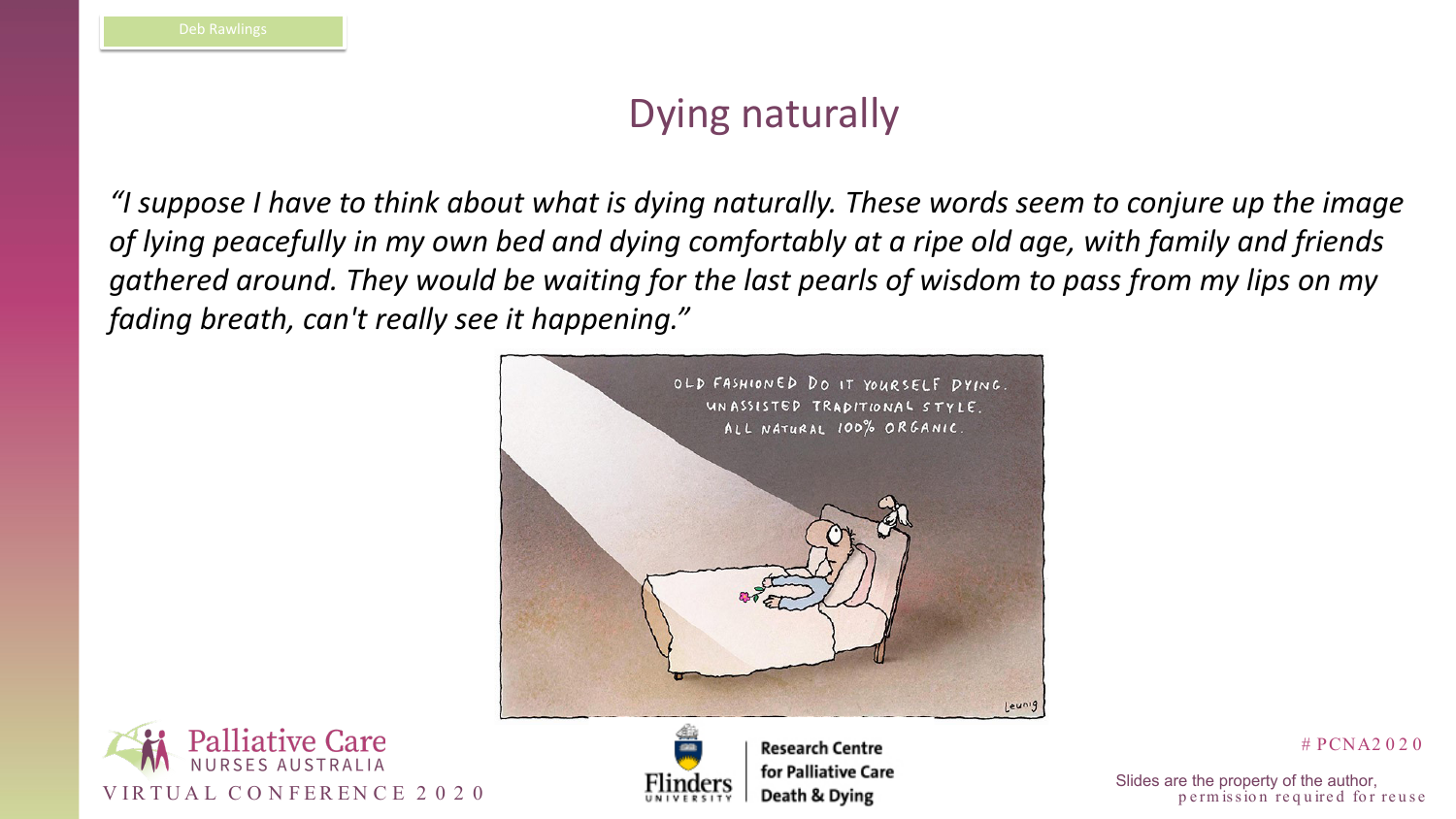



# PCNA2 0 2 0

p e rm is sion required for reuse

# Dying 'naturally' versus choice

*"While I can understand people avoiding pain and suffering, I personally believe that I do not have the right to determine my time of death"*

*"To be honest it seems so unnatural to me to choose the time to die."*

*"It certainly would be scary to have an actual date of death, feels like way to (sic) much information. Choosing when you are going to die I think would impact on the way you live your life feels really intense. I like the idea of what will be will be"*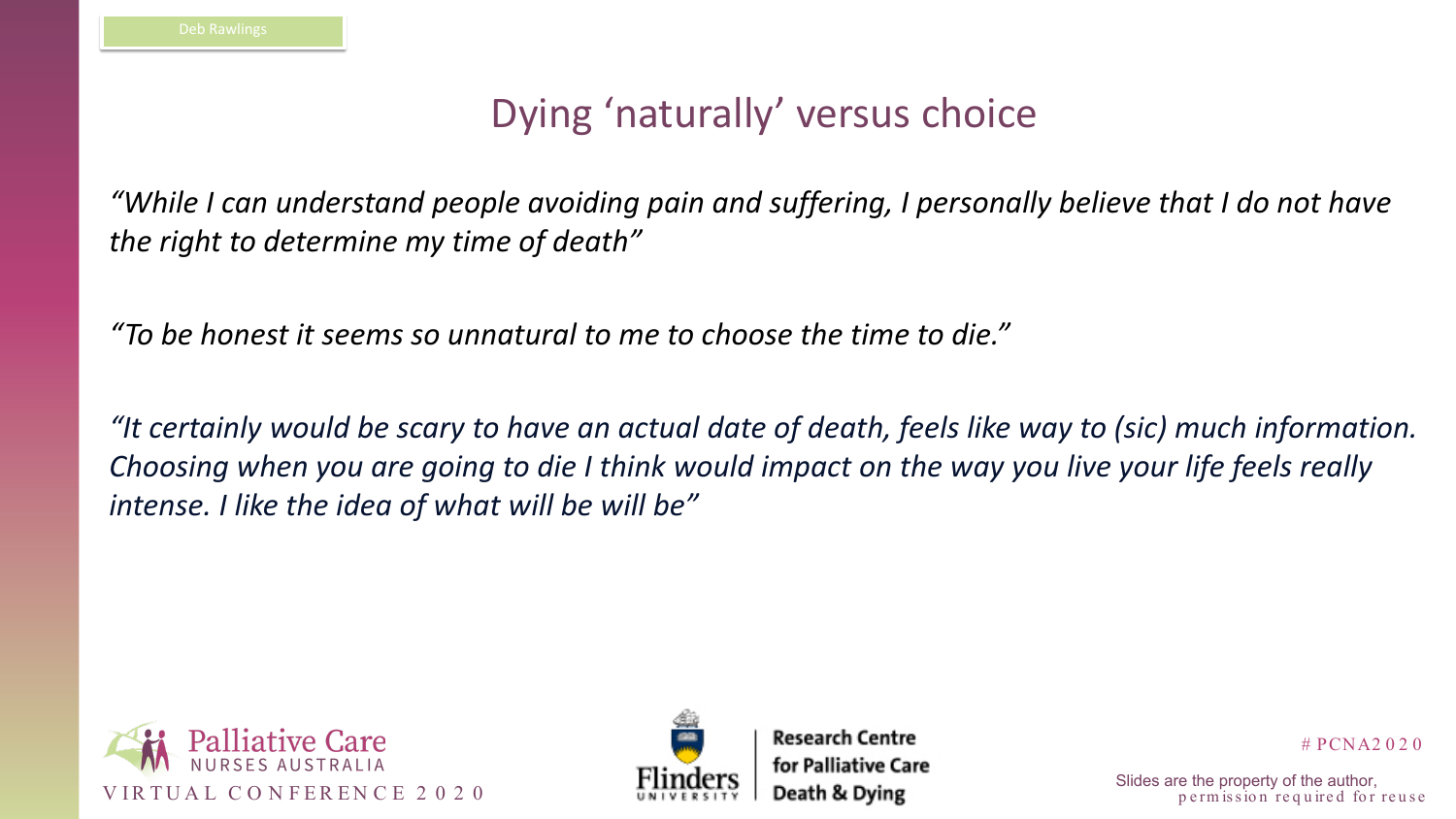



# PCNA2 0 2 0

p e rm is sion required for reuse

## Medical intervention?

*"I may feel differently when I am at death's door but at present I wish to have control over my departure."*

*"Personally I think choosing my death day and the circumstances is exactly what I want to do. I want the opportunity to prepare my daughter for losing me. I want to have a peaceful good death. I am not much for rituals and have no beliefs about what happens after I die. But I would like to be able to put the full stop on my own sentence. I believe I would be happy to die alone. I don't need a celebration or an event. When I'm done I'm done. Maybe this would change if I got a terminal diagnosis but I don't think so"*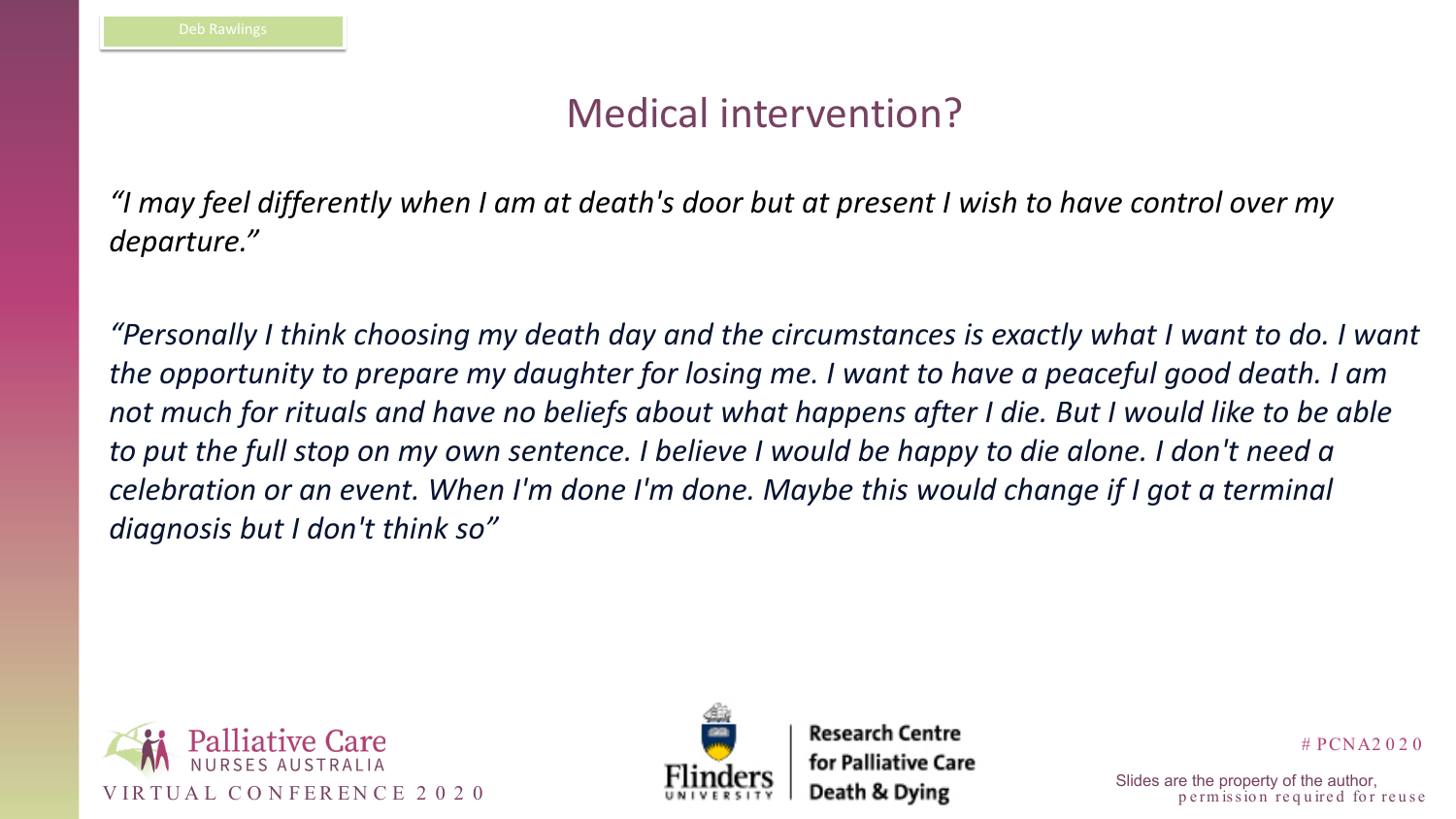



# PCNA2 0 2 0

p e rm is sion required for reuse

## Rituals

"A ritual has been defined as a sequence of activities involving gestures, words, and objects performed in a specific place and sequence of time. Rituals encase memories and link the past with the present." [3]

"Rituals allow expressing emotions; feeling secure in the midst of chaos; ordering experiences outside our control; reinforcing group ties; communicating thoughts, ideas, and feelings; reinforcing values; entering into a change of status; marking a rite of passage; expressing grief; articulating meaning and purpose; and transforming what is ordinary into the extraordinary, sacred, and holy" [3]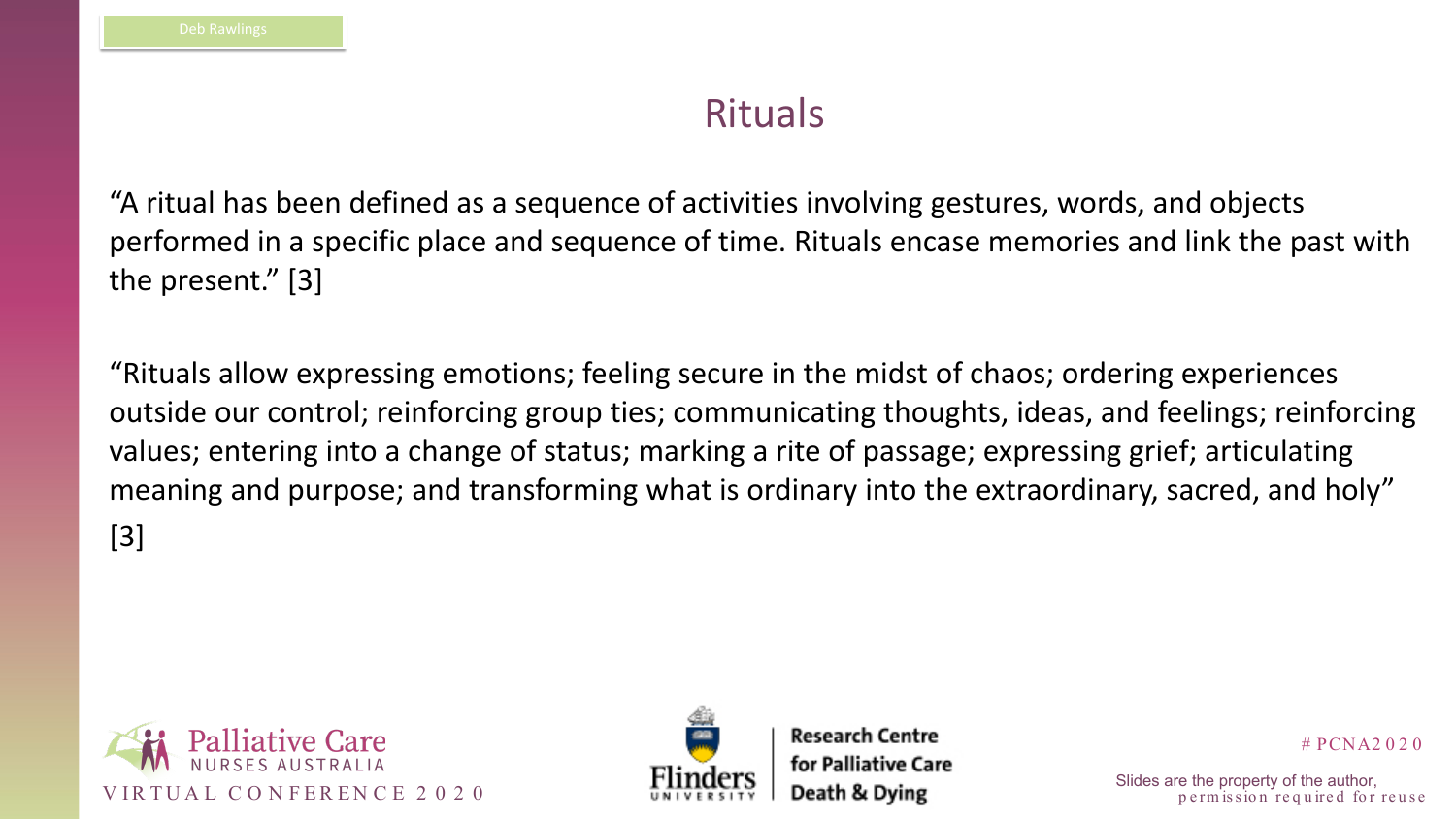





# PCNA2 0 2 0

p e rm is sion required for reuse

## Results

### **Rituals before Death**

- Living wakes, parties and celebrations (n=213, 41.9%)
- Respect for individual wishes (n=94, 18.5%)
- Personal Fulfilment (n=29, 5.7%)
- Time with Loved ones (n=28, 5.5%)
- Leaving a legacy (n=12, 2.4%)

This theme encompasses all comments about rituals, events or practices specifically carried out before a person dies. Five subthemes fall under this theme.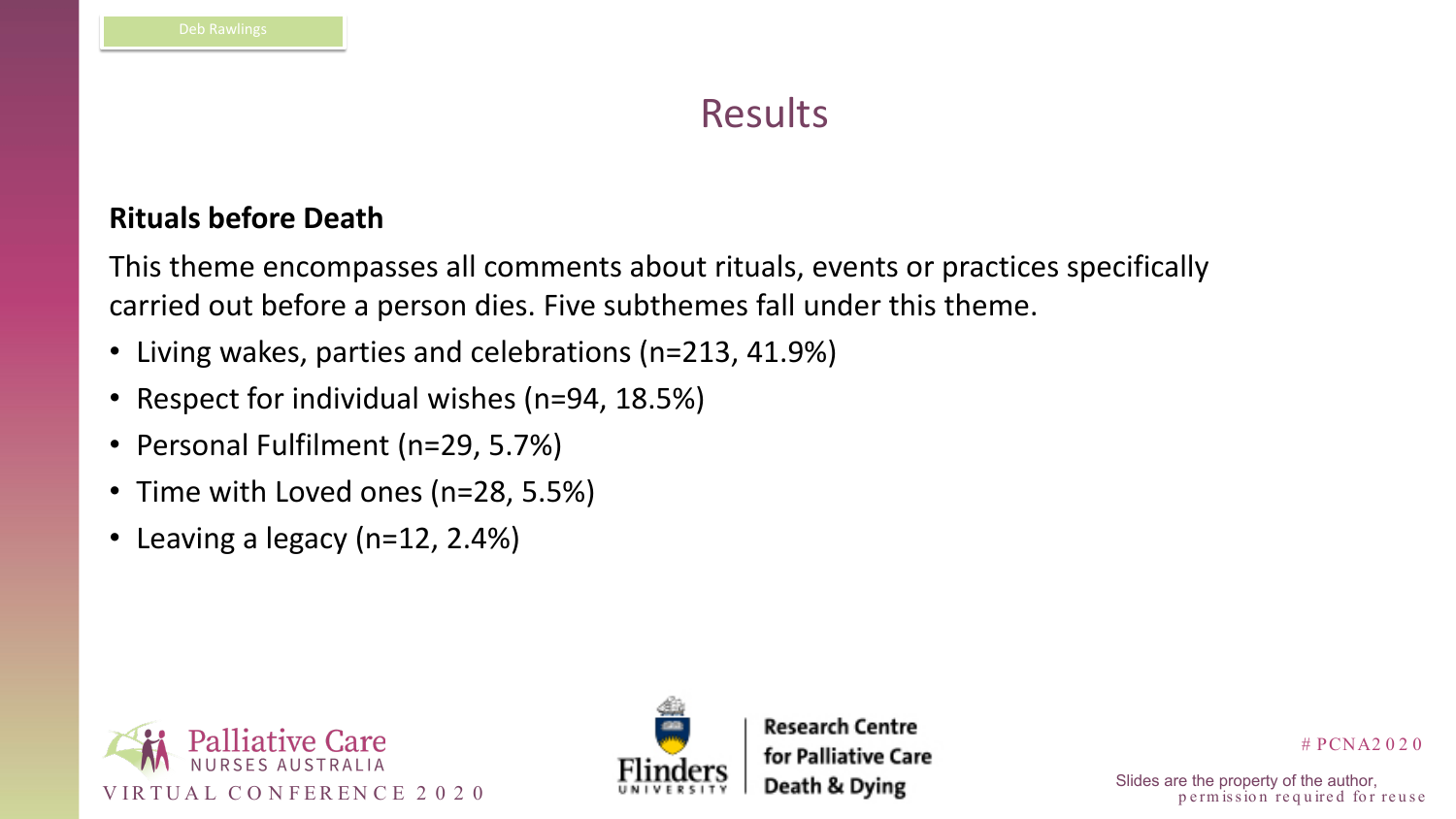



# PCNA2 0 2 0

p e rm is sion required for reuse

# *'Living' wakes, parties and celebrations*

Comments related to celebrations, wakes, parties or funerals which are carried out before the person dies. These are sometimes referred to as a 'living' wake or funeral, or a 'pre-death wake', which the dying person attends, or could be described as a party or special gathering or celebration with friends and family to 'celebrate life':

*"I wonder if death will go the way of high school graduations, weddings and pregnancy….. I worry that death will come with an events coordinator and a social media platform for likes. Imagine your life being rated by how good your funeral is...actually does that already happen? Imagine if the event was all planned and you changed your mind and ruined everything"*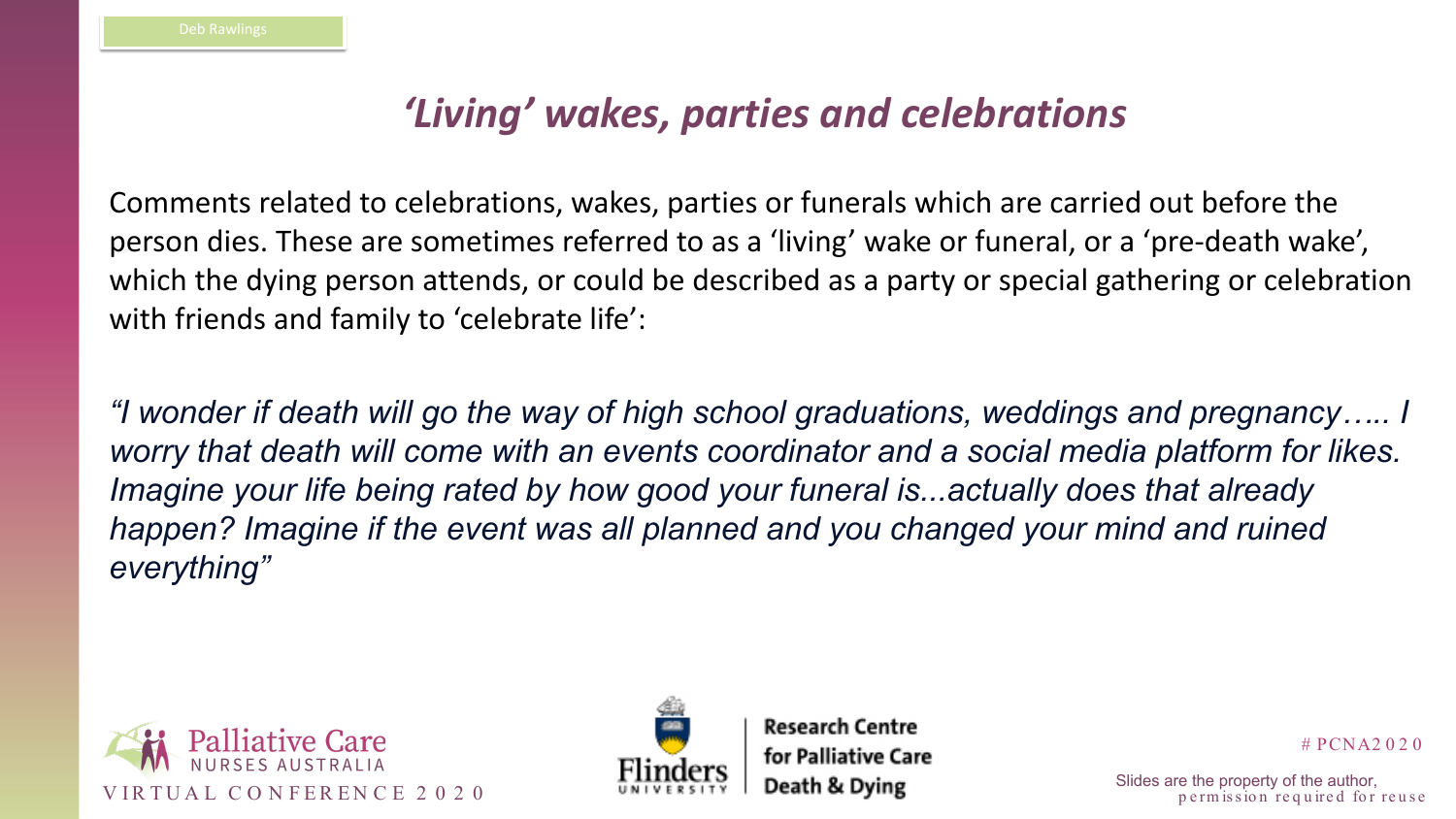



# PCNA2 0 2 0

p e rm is sion required for reuse

# *'Living' wakes, parties and celebrations*

- *"I (sic) sure we would see an industry developed of planned death "party planners".*
- "I think when death becomes a choice, many of those dying would do something to *"celebrate" their last days"*
- *"I hate the idea of a pre death party - what if no one turns up??? I don't like a party at the best of times - how will the small talk unfold? "*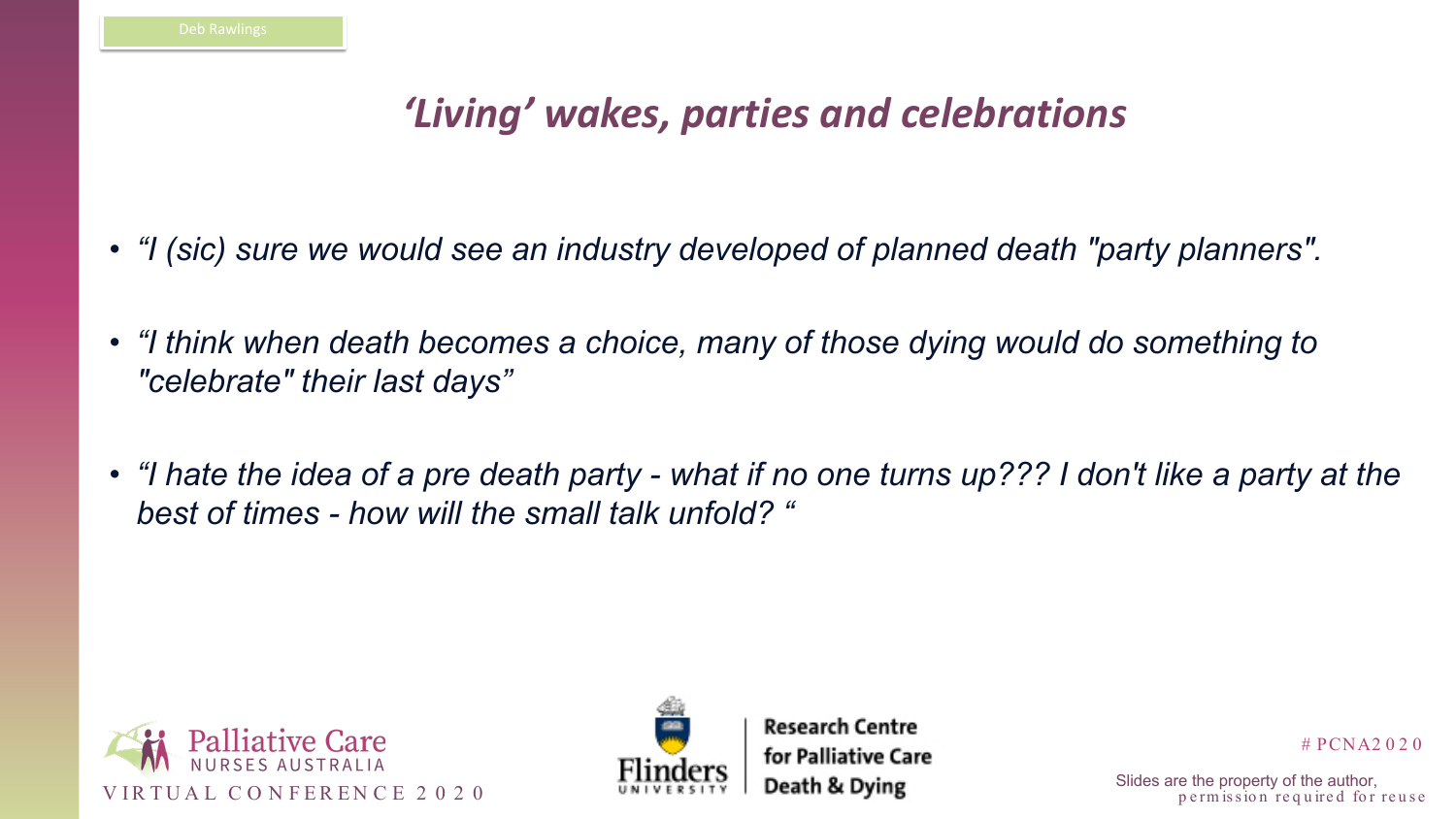





# PCNA2 0 2 0

p e rm is sion required for reuse

# *Respect for individual wishes*

"*Rituals are very individual and personal to the person and their families*."

*"I think that rituals would be really important in the case of a known death date. How wonderful for the dying person to be in control, to have the opportunity to create ritual and hold space for themselves and their loved ones."*

**Comments around the importance of respecting and honouring the cultural background and traditions, preferences, choices and wishes of the dying individual and their loved ones**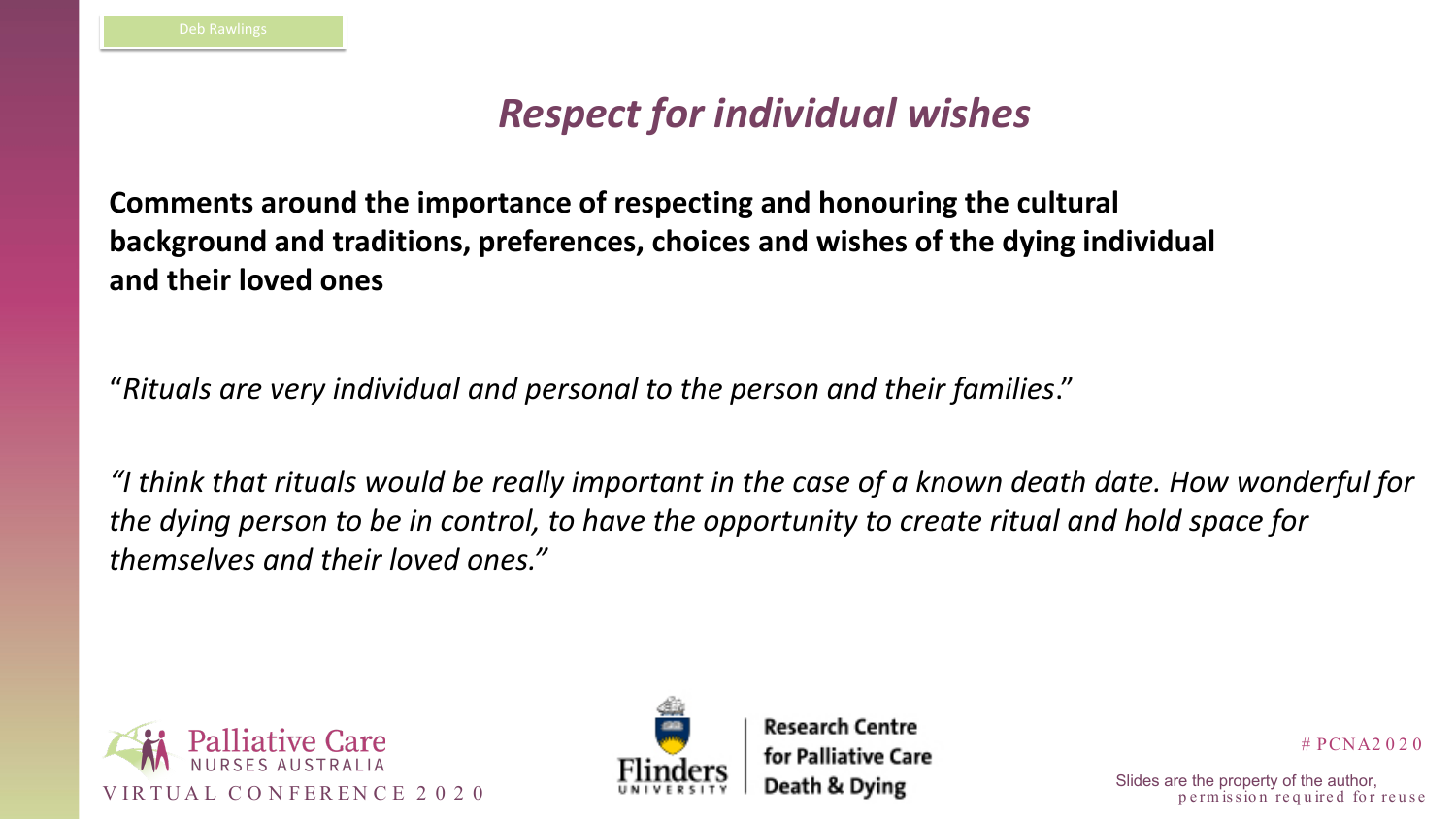



# PCNA2 0 2 0

p e rm is sion required for reuse

## Personal fulfilment

**Comments around the dying individual doing things of a personal nature**, e.g. achieving or participating in certain activities, creating things, visiting certain places, writing their own eulogy, or participating in symbolic or spiritual practices, before they die.

*"As the dying person, I might like to release balloons into the sky, representing the spirit of my life soon to be lost."*

*"I would love the opportunity to write my own eulogy...that way I'm not relying on someone else to write my story".* 

*"…some people are even building and painting their own casket."*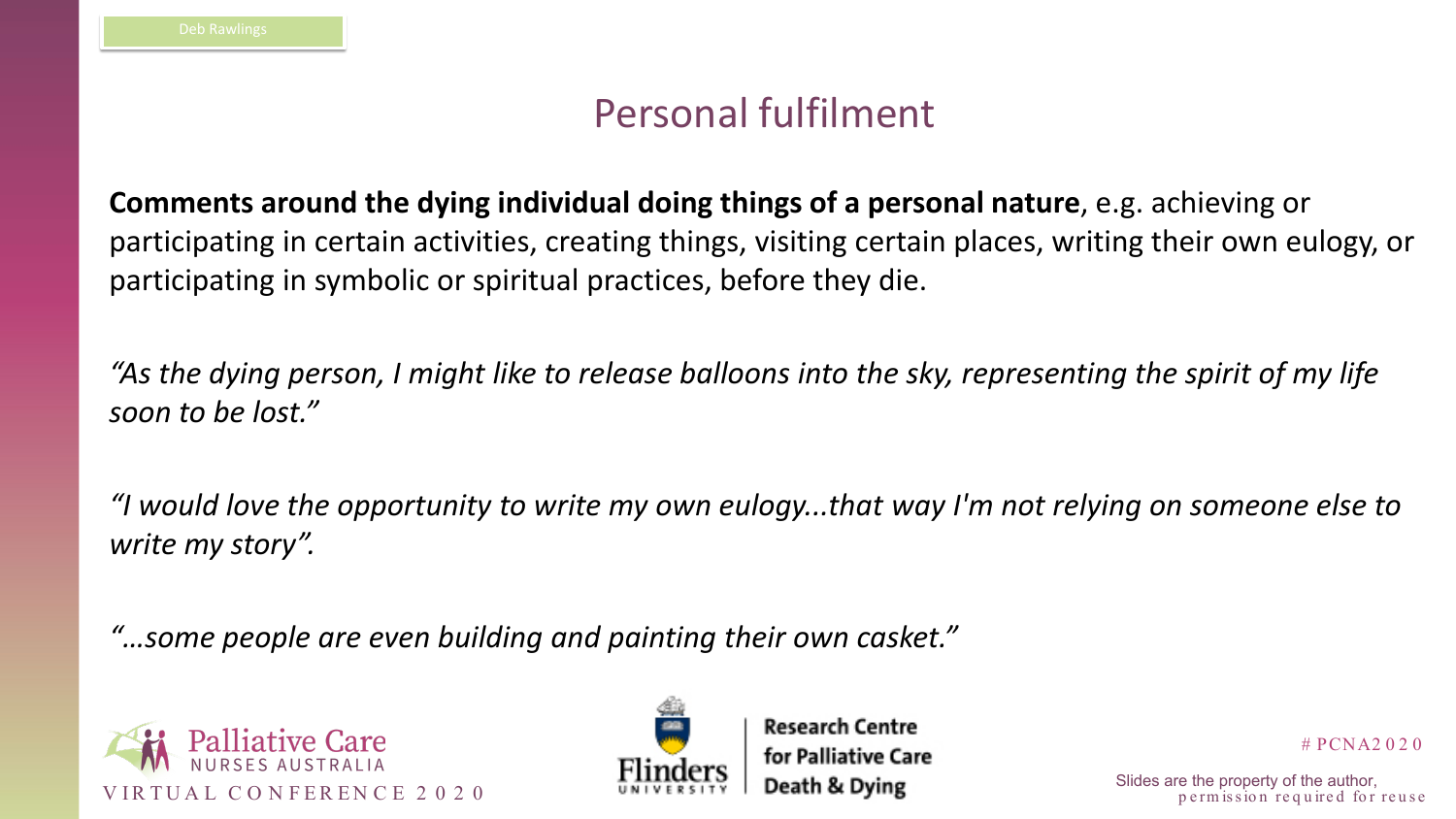



# PCNA2 0 2 0

p e rm is sion required for reuse

## Time with loved ones

### **Comments around the dying individual spending quality time with family and friends, saying their goodbyes, talking, and expressing their love, before they die.**

*"Before I enter my end-of-life stage, while I still have my consciousness, I need to have time to say my goodbyes to family and friends so that I can be at peace with my private world. I would like my loved ones to remember me how I was before my decline."*

*"People who have time to come to terms with imminent death gravitate to spending time with loved ones."*

*"…telling loved ones that you love them."*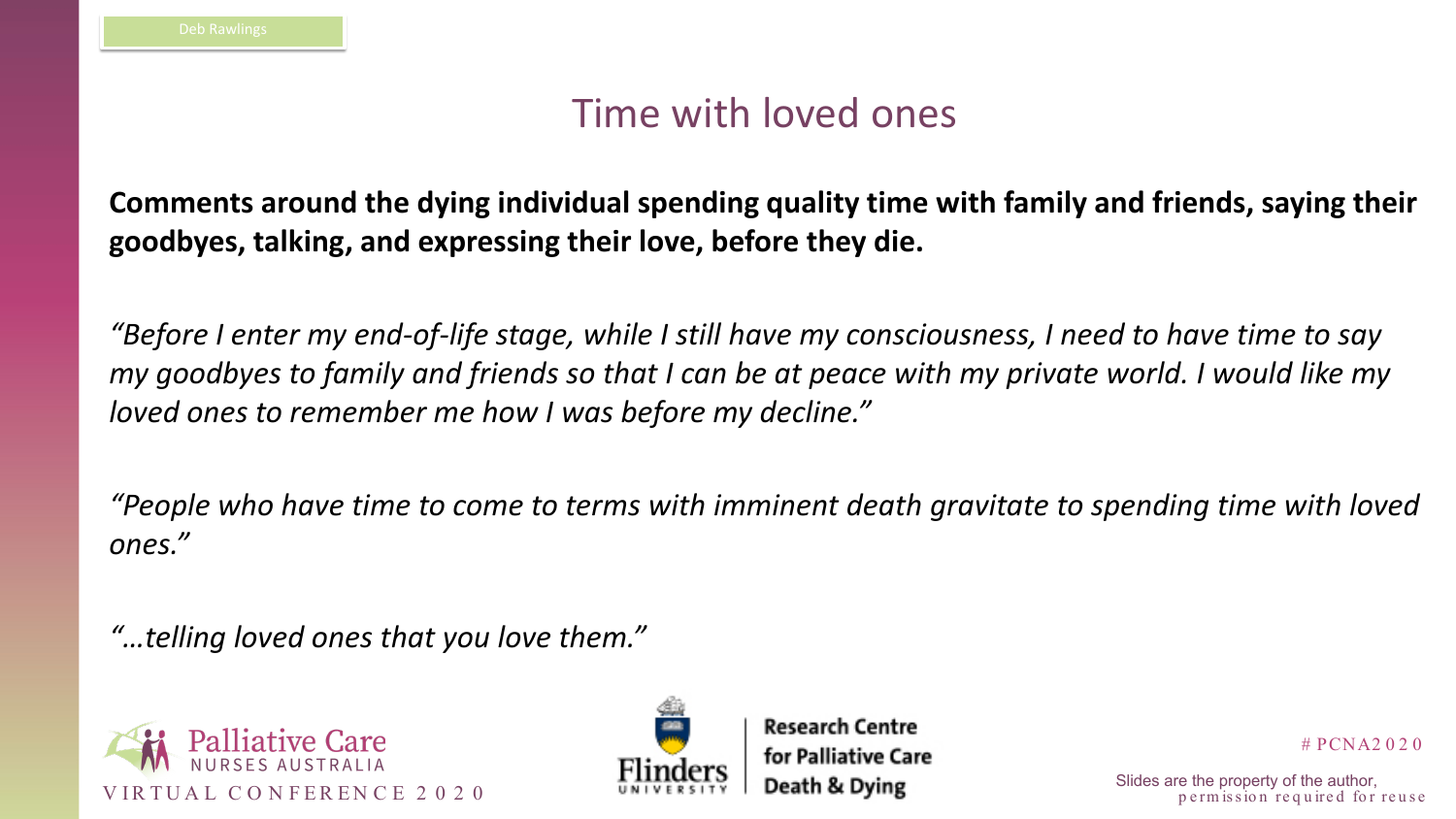



# PCNA2 0 2 0

p e rm is sion required for reuse

## Leaving a Legacy

### **Comments related to the dying individual leaving things behind for others, e.g. giving away their possessions, giving gifts to people, or writing letters or notes.**

*"You may like an aspect of Romani tradition. In our culture things are 'bequeathed' before we die. […] This gets rid of a lot of burden to those left behind. Also no disputes as it's all sorted, often years ago."*

*"I know a lady who purchased gifts for the people that will be left behind so that they would have one last gift from her that had meaning to both of them and that they could keep for the rest of their lives."*

*"Wouldn't it be wonderful if it were our community practice that, upon hearing of someone's impending death, we all wrote letters to the person, thanking them and relaying our most precise memories and learnings from contact with them."*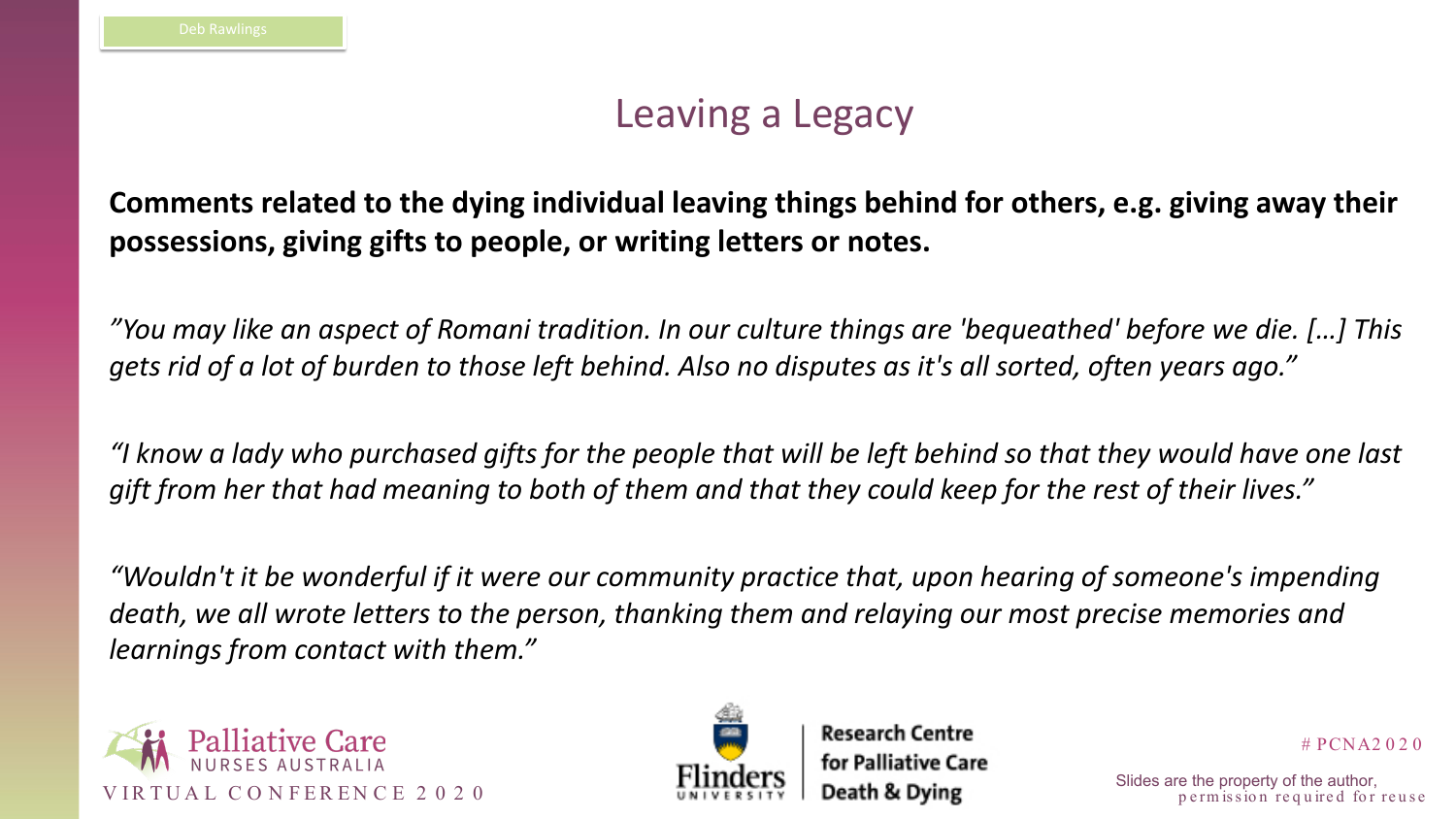



# PCNA2 0 2 0

p e rm is sion required for reuse

## Conclusion

- Conflicting thoughts about VAD and choosing your own date of death
- Views on natural versus medicalised death (whatever a natural death is…)
- Parallels with other work from the D2L MOOC bucket lists, "Before I Die", legacy work.
- Parallels with other work on attending your own wake, ACP.
- The concept that rituals will develop around VAD in much the same way that they have around most things (weddings, christenings /naming ceremonies)
- Rituals will evolve and may help all involved to process what is happening and make lasting memories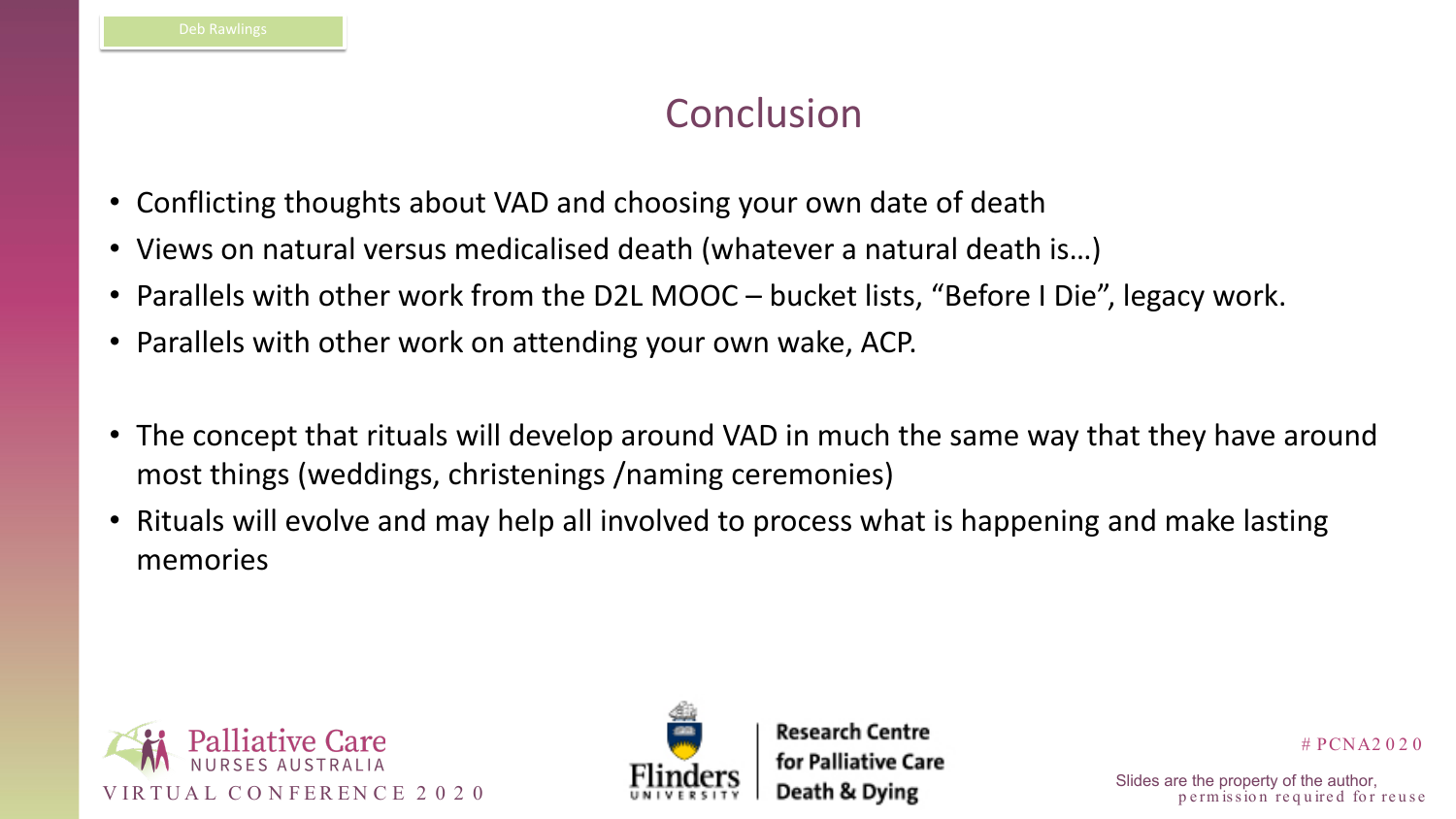



# PCNA2 0 2 0

p e rm is sion required for reuse

## A final word

To die or not to die? That is not the question but instead "How to die?" We all value different *things - parties for some, moments of quiet solitary reflection for others ..... My concern with rituals prior to death is that the bereaved will be forgotten. It seems that currently our rituals after*  death are for honouring the deceased but also importantly (sic) for supporting the loved ones of *the deceased. If we hold the honouring rituals before the death then what rituals will we hold after the death? What reason will we have for gathering? No answers but something to think about"*

*"Depending on how it was approached, it might make each passing minute increasingly fretful, important and desperate too. On the death day a celebration per se might be rather challenging* for many. A while beforehand when death is still more theoretical for many, could make the *celebration of their life easier to maintain. I would expect it would be impossible to avoid*  considerable mourning on the assigned death day. Separating the days would allow for a *thoroughly good celebration with the person involved and a deep mourning as well when the person has died. Both these would be social rituals that would help the dying and those who care for the person dying"*